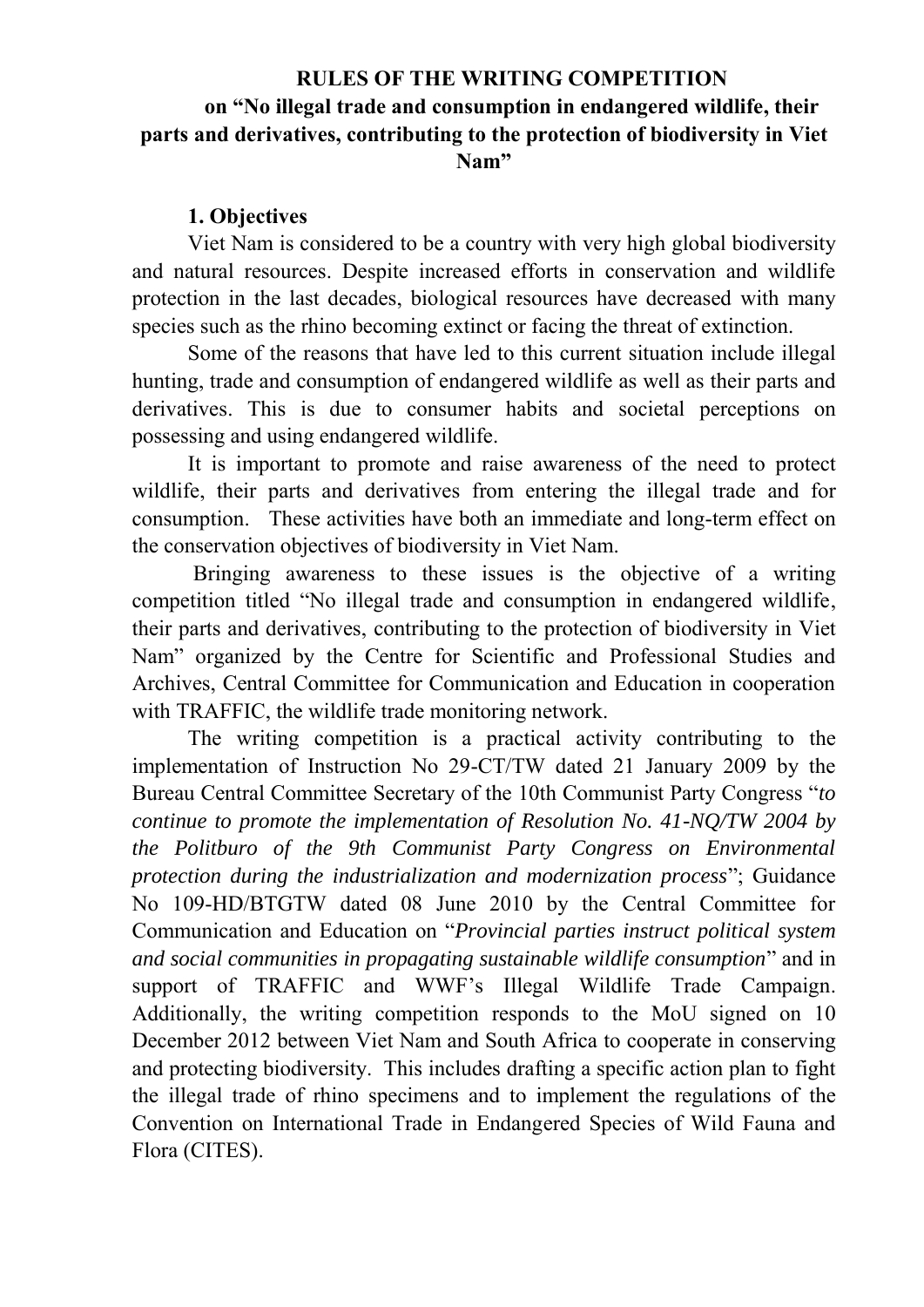#### **2. Some suggested topics**:

## *Why community's and people need to say "No" to the illegal trade and consumption of endangered wildlife, their parts and derivatives*

Analyse the factors driving the illegal trade and consumption of endangered wildlife, their parts and derivatives in Viet Nam (If possible, please provide specific examples).

Analyse the consequences of the illegal trade, consumption of endangered wildlife, their parts and derivatives in Viet Nam. Submissions that also analyse these issues in other parts of the world will also be accepted. (If possible, provide specific examples).

State your awareness of the law and the awareness of the public on wildlife protection, including the public's compliance in adhering to laws and regulations concerning the illegal trade and consumption of endangered wildlife, their parts and derivatives.

## *Your knowledge of the illegal trade and consumption of endangered wildlife, their parts and derivatives in Viet Nam*

Do you agree with the statement "Viet Nam is a transit country and one of the main markets for rhino horn"? Provide evidence to support your claims.

Your observations about the illegal trade, consumption of endangered wildlife, their parts and derivatives, such as rhino horn in Viet Nam.

Write a report on the illegal trade and consumption of endangered wild species such as rhino, tiger and elephant, their parts and derivatives.

# *What should be done among the community and the people to prevent the illegal trade and consumption of endangered wildlife, their parts and derivatives?*

Introduce examples of what people have done at the provincial level to encourage people to participate in monitoring and reporting the illegal exploitation, trade and consumption of endangered wildlife, their parts and derivatives to enforcement authorities or how they helped to spread knowledge of national laws concerning the protection of wildlife

Contribute your opinion on how Viet Nam's legal framework and law enforcement of illegal trade and consumption of endangered wildlife, their parts and derivatives can be improved.

Provide examples from Viet Nam or from other countries in regards to wildlife conservation and the prevention of the illegal trade and consumption of endangered wildlife, their parts and derivatives.

### **3. Category - Requirements**

 - Applications will be accepted in a wide range of forms including news articles, interviews, reports, investigative reports, memoirs, reflections, and commentary and photo reports focusing on the outlined topics.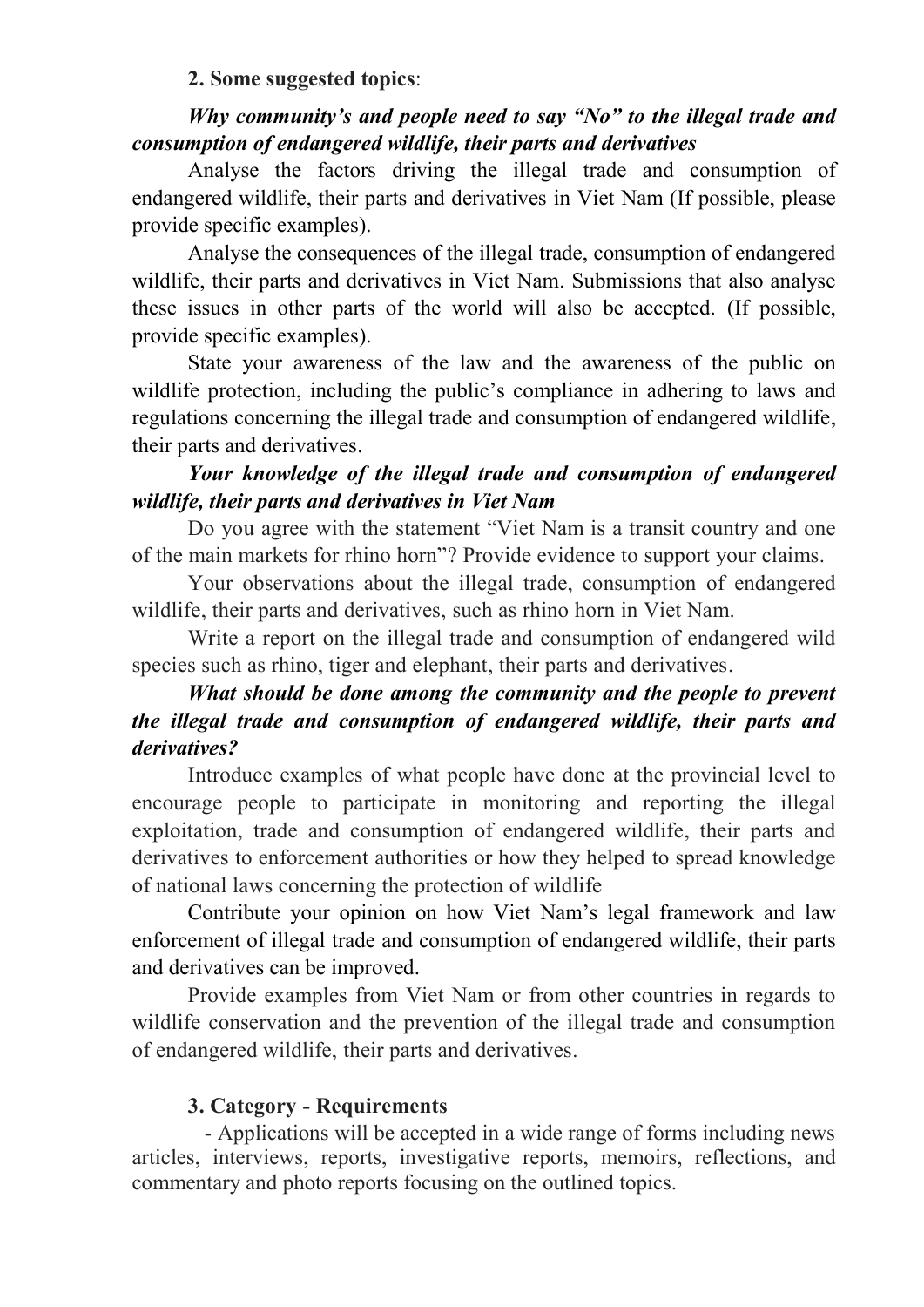- Applicants take full responsibility for the accuracy and truthfulness of the information reflected in their application.

 - Application submissions can use pieces which have appeared in the media within the time period of the competition.

 - Applications can not consist of a copy or translation of previously published works or works of others from books or from other people's writing.

 - Up to 5 applications can be submitted from individuals or groups as long as each application is in a different media form.

 - Applicants must clearly state his/her full name (a pen name is not accepted), address and telephone number. Applications will be eliminated if author's name and address cannot be identified and verified.

- Applications will be accepted in **English** or **Vietnamese**.

## **4. Targeted participants**

+ The Vietnamese public, Vietnamese nationals living abroad and foreigners working and living in Viet Nam (*staff of CCCE and TRAFFIC cannot participate in the competition*).

+ Newspapers and journalists (especially journalists participating in the journalist training by WWF and TRAFFIC in Cuc Phuong National Park on 17-19/10/2012 to introduce the Illegal Wildlife Trade Campaign) are encouraged to participate in the competition.

+ Conservationists, managers, people who work directly on wildlife conservation in Viet Nam are encouraged to participate in the competition.

### **5. Deadline**

- From 10 January 2013 to 30 June 2013

 - Applications should be sent to the Centre for Scientific and Professional Studies and Archives, Central Committee for Communication and Education, No. 2B Hoang Van Thu Street, Ha Noi (Tel: 080.45456; 098.4377.425), or via email to: **trungtamnckhnvtl@gmail.com**.

 - Organizers will use the date when the application arrives as its official time of submission.

### **6. Prizes**

- Prizes include:

02 Top prizes: One trip to a protected area in the Republic of South Africa.

01 First place prize: VND 7,000,000 (seven million Vietnamese dong).

02 Second place prizes: VND 5,000,000 (five million Vietnamese dong) per prize.

02 Third place prizes: VND 3,000,000 (three million Vietnamese dong) per prize.